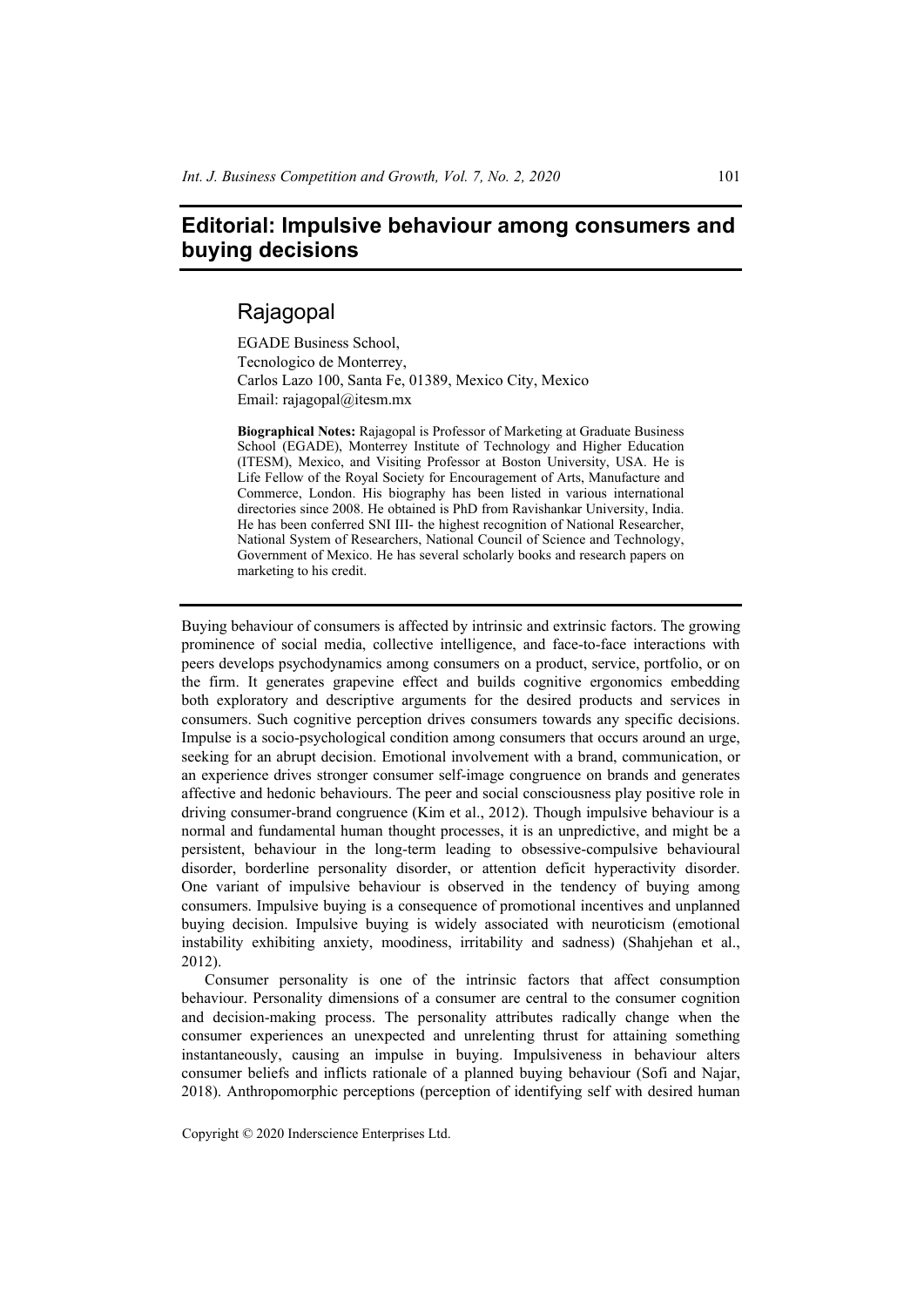entity) and self-image congruence also are strong predicators of intrinsic impulsiveness among consumers. In addition, credit cards have overridden all other store-bound buying stimuli to inculcate easy buying behaviour among consumers. There are many extrinsic factors including communication and advertisements, brand appeal and endorsements, promotional stimuli, and fear of running out of stock. The in-store factors often function as cognitive drivers in the minds of consumers. These factors are contextual to sales promotions, value for money, shared values, store ambience, and the time available for shopping (Dholakia, 2000). Exclusive commercial channels describing the products and services on television play significant role in inculcating interest in innovative products, and thereby, creating impulsive emotions among consumers.

The TV shopping-channels and virtual stores have significantly altered the conventional wisdom of consumers and enhanced the scope of impulsive purchasing opportunities. Impulsive consumers are extensively driven by the visual merchandising strategies, user generated contents, do-it-yourself kiosks, augmented reality experience, and crowd psychodynamics in the brick-and-mortar or virtual marketplaces. Consumers with impulsive emotions often pay little attention to potential negative consequences that may result from their actions in short and long-term. Behavioural disposition of consumers and store ergonomics contribute significantly in stimulating impulsive emotions and purchase intentions. The customer-centric companies build ambidextrous retail infrastructure to stimulate customer behaviour (brick-and mortar and online stores) by understanding the psychology of senses through dark and attractive colours (visual), vibrant music (hearing), appealing fragrance (smell), store surfaces (touch in case physical stores), and free food sampling (taste in case of physical stores). As the impulsiveness is linked to emotional arousal, it is linked to the state of mind than the demographic factors such as age, gender, occupation, and income in principle (Kacen and Lee, 2002). Companies tend to change the reference points that guide the buying decision of consumers by drawing their attention to dynamic marketing-mix strategy on product (innovation), price (competitive with value for money advantage), place (delivery satisfaction in the context of cost, time, risk and convenience), promotions (competitive offers), packaging (sustainability), and pace (being the first). The consumer impulses in both brick-and-mortar and online stores are endorsed by the current philosophy of knowing, doing, and believing the products and services. Such factors associated with the impulsive behaviour not only offer myopic satisfaction but also inculcate product or brand loyalty in the long-term (Strack et al., 2006).

Impulsiveness is observed in the buying behaviour of both utilitarian and hedonic products and services. The desire to by hedonic products with an impulsive emotion is complex, and it largely encourages emotional, economic and social conflicts. Impulsive buying occurs with closed cognitive rationale and is driven by extrinsic influences. Such state of the mind results into spontaneous buying. Cognitive and emotional responses create imbalance in decision-making, which causes spontaneity among consumers towards buying at a particular situation. The impulsiveness triggers in the mind of consumers an unplanned desire, a state of psychological volatility, cognitive conflicts and struggle, rational thinking at a given moment, and neglecting the consequences (e.g., Sofi and Nika, 2017). Customer-centric companies analysing the neuro-marketing indicators can better evaluate their retailing strategies by playing idiosyncratically with the state-of-the-mind of consumers during their in-store or online buying process.

This issue of the journal includes six research papers geographically spread across the USA, India, and Mexico that address impulsive buying behaviour and purchase